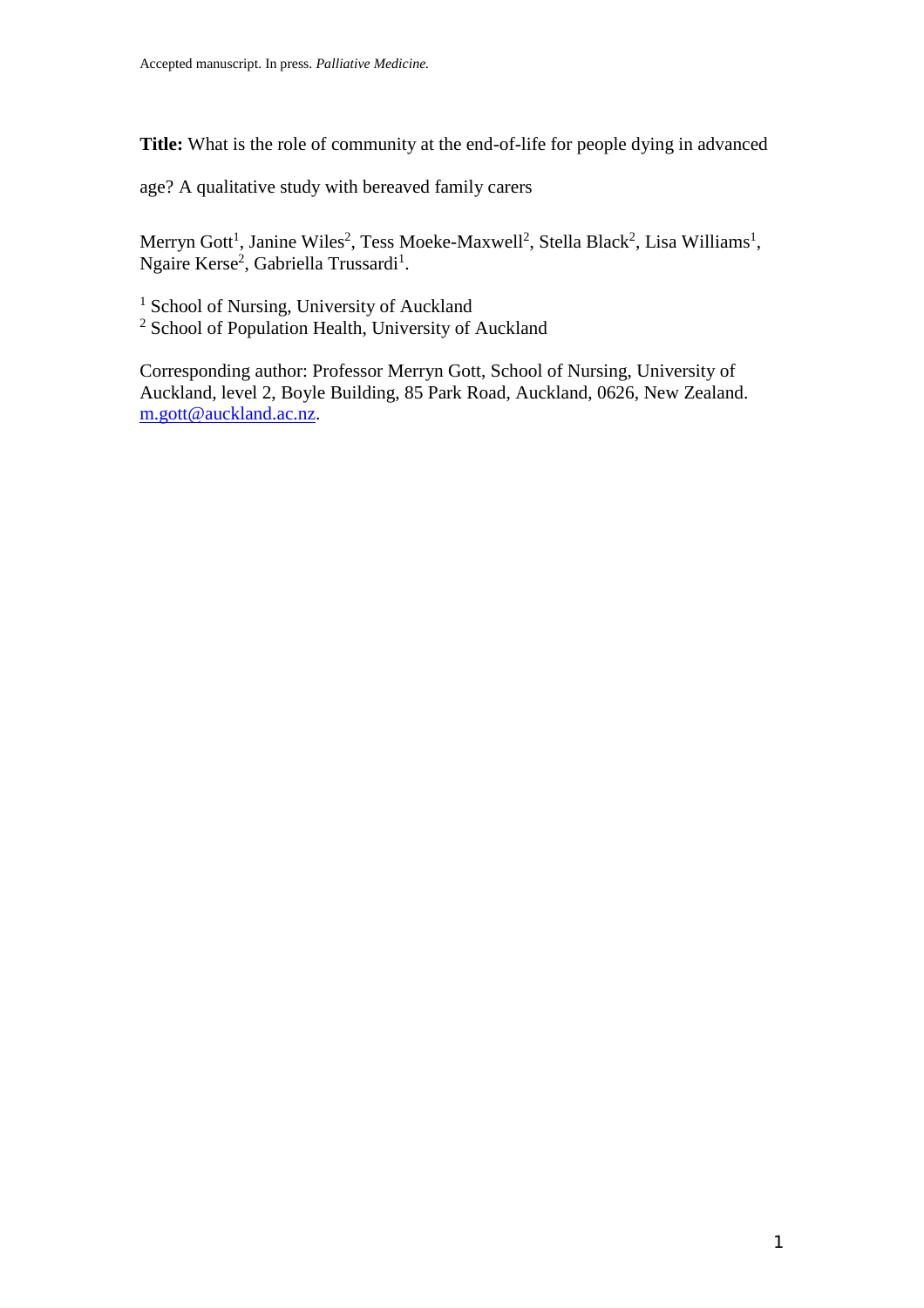## **What is already known about this topic:**

- New public health approaches to palliative care prioritise the role of community in end-of-life care.
- There is evidence from previous studies that social networks can provide good support, and even be strengthened, during the end-of-life period.

## **What this paper adds:**

- Beyond family support, we found limited evidence of end-of-life support for people in advanced age, or their family carers, provided by communities of place, interest or identity.
- In particular there was evidence of barriers to network development and no evidence of new social networks being formed at end-of-life

# **Implications for practice, theory or policy**

- In order to be effective, public health approaches that foreground the role of community as support for people in advanced age and their families must acknowledge diversity in access to this resource and develop strategies to strengthen social networks in ways sensitive to the unique circumstances of people of advanced age.
- There is an urgent need for further theoretical, practical and research integration between gerontology and palliative care.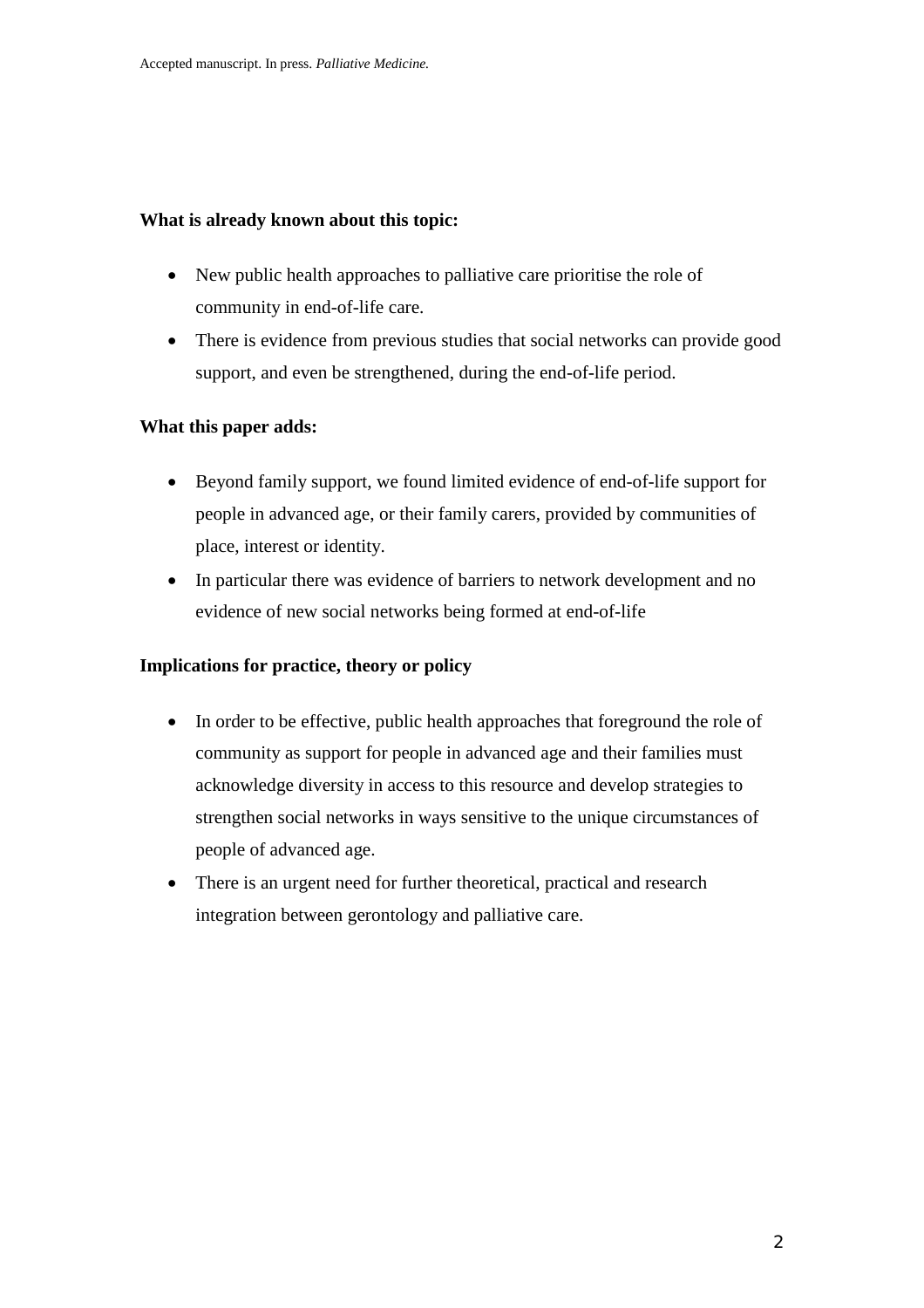**Title:** What is the role of community at the end-of-life for people dying in advanced age?

<span id="page-2-1"></span><span id="page-2-0"></span>**Short Title:** What is the role of community at the end-of-life for people dying in advanced age?

### <span id="page-2-2"></span>**Abstract**

<span id="page-2-4"></span><span id="page-2-3"></span>**Background:** New public health approaches to palliative care prioritise the role of community at end-of-life. However, little is known about community support for the increasing numbers of people dying in advanced age.

<span id="page-2-6"></span><span id="page-2-5"></span>**Aim:** To explore the role of community at end-of-life for people dying in advanced age from the perspective of their bereaved family caregivers.

<span id="page-2-7"></span>**Design:** A constructionist framework underpinned a qualitative research design. Data were analysed using critical thematic analysis.

<span id="page-2-9"></span><span id="page-2-8"></span>**Setting/Participants:** 58 participants (19 Māori and 39 non-Māori) who cared for 52 family members who died aged >80 years participated in semi-structured interviews.

<span id="page-2-17"></span><span id="page-2-16"></span><span id="page-2-15"></span><span id="page-2-14"></span><span id="page-2-13"></span><span id="page-2-12"></span><span id="page-2-11"></span><span id="page-2-10"></span>**Results:** A reduction in the social networks and community engagement of the older person was identified in the end-of-life period. Numerous barriers to community engagement in advanced age were identified, including poor health (notably dementia), moving into an aged care facility, and lack of access due to transport difficulties. An active withdrawal from community at end-of-life was also noted. Carers felt limited support from community currently, but identified that communities could play a particular role in reducing social isolation and loneliness amongst people of advanced age prior to death.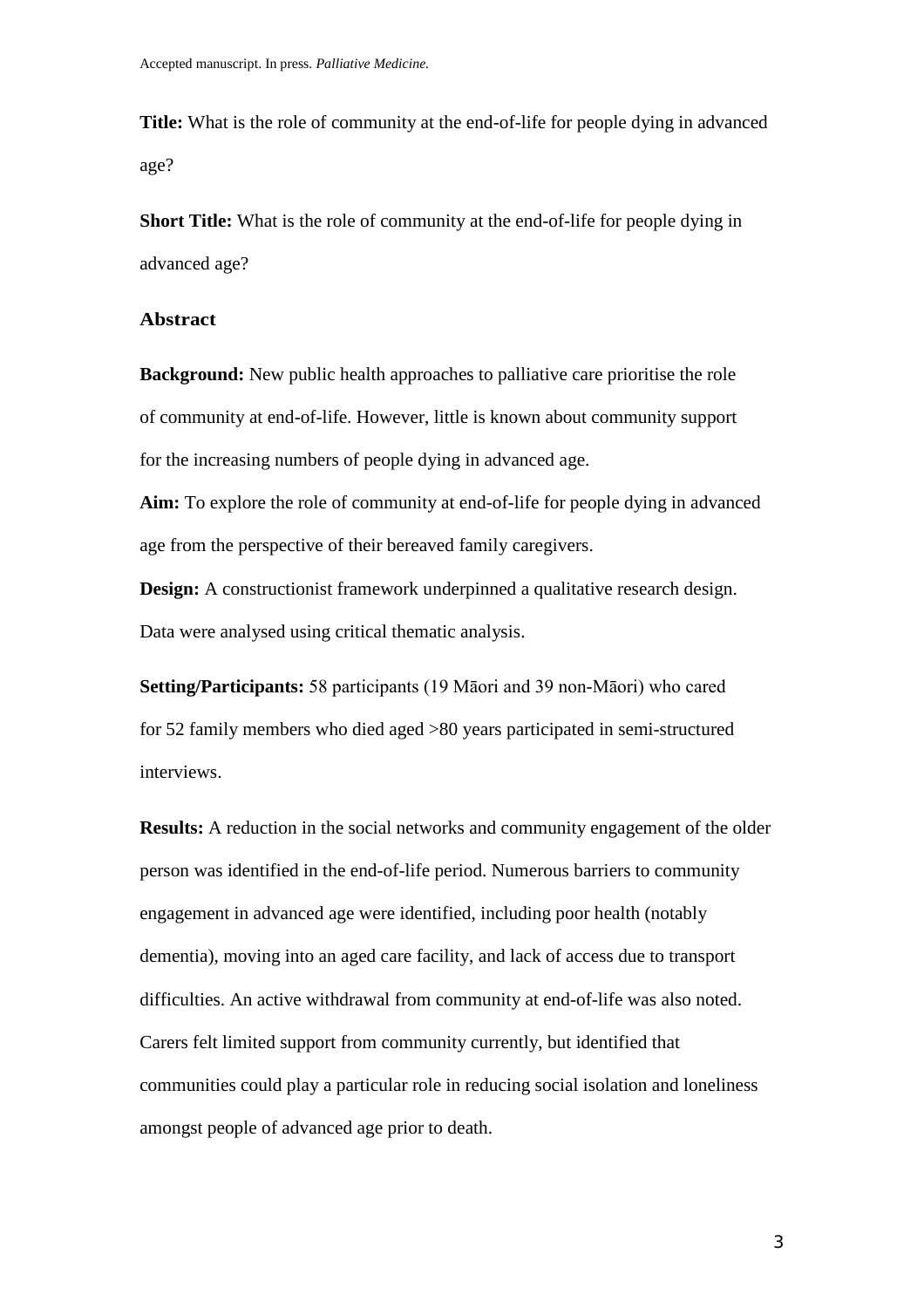<span id="page-3-1"></span><span id="page-3-0"></span>**Conclusions**: Our study provides strong support for public health approaches to palliative care that advocate building social networks around people who are dying and their family carers. However, it also indicates that strategies to do so must be flexible enough to be responsive to the unique end of life circumstances of people in advanced age.

<span id="page-3-10"></span><span id="page-3-9"></span><span id="page-3-8"></span><span id="page-3-7"></span><span id="page-3-6"></span><span id="page-3-5"></span><span id="page-3-4"></span><span id="page-3-3"></span><span id="page-3-2"></span>**Key words**: Community Networks; Aged, 80 and over; Oldest Old; End-of-life Care; Palliative Care; Public Health; Caregivers; Family caregivers; Social Support; Indigenous.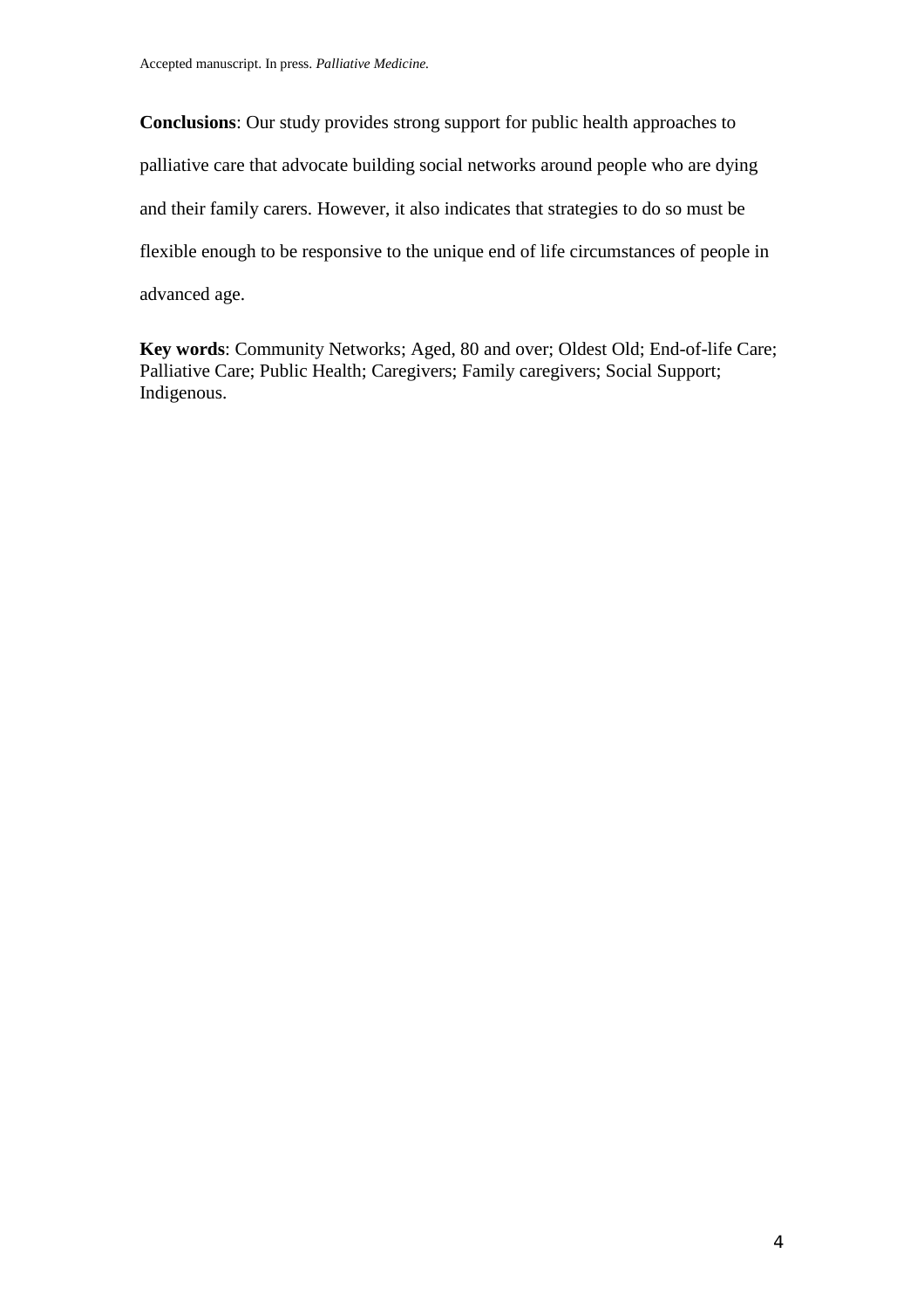#### **Background**

The recent shift to address palliative care from a public health perspective is underpinned by ideological concerns about the nature of societal responses to ageing and dying. In particular, what is perceived as an increasingly 'professionalised management' of end-of-life care, has led to calls for health services 'to hand back ownership of dying to communities'. [1](#page-2-0) This way of thinking recognises that it is not health professionals, but rather family and friends, who provide the vast majority of palliative care when someone is dying.<sup>[2](#page-2-1),[3](#page-2-2)</sup> The support they require to do is argued to be best found within 'compassionate communities' which act as a repository of palliative care knowledge and skills. [4](#page-2-3)

Palliative care policy which affords centrality to the role of community is increasingly being adopted internationally.<sup>[5](#page-2-4),[6](#page-2-5)</sup> However, the evidence base to underpin such developments remains limited. Indeed, a recent review identified only six studies examining the outcomes resulting from community engagement in end-of-life care.<sup>[7](#page-2-6)</sup> These evaluative studies concluded that community engagement in end-of-life care increased social capital; influencing professional activities, promoted the creation of community activists, and embedded social change. Leonard et al. concluded that carers can successfully mobilise complex social networks to support their caring work and that caring can, in itself, grow and strengthen these networks.<sup>[8](#page-2-7)</sup> However, half of their participants were recruited from a community-based hospice organisation providing mentoring advice to family carers and findings may therefore not be generalizable to all groups.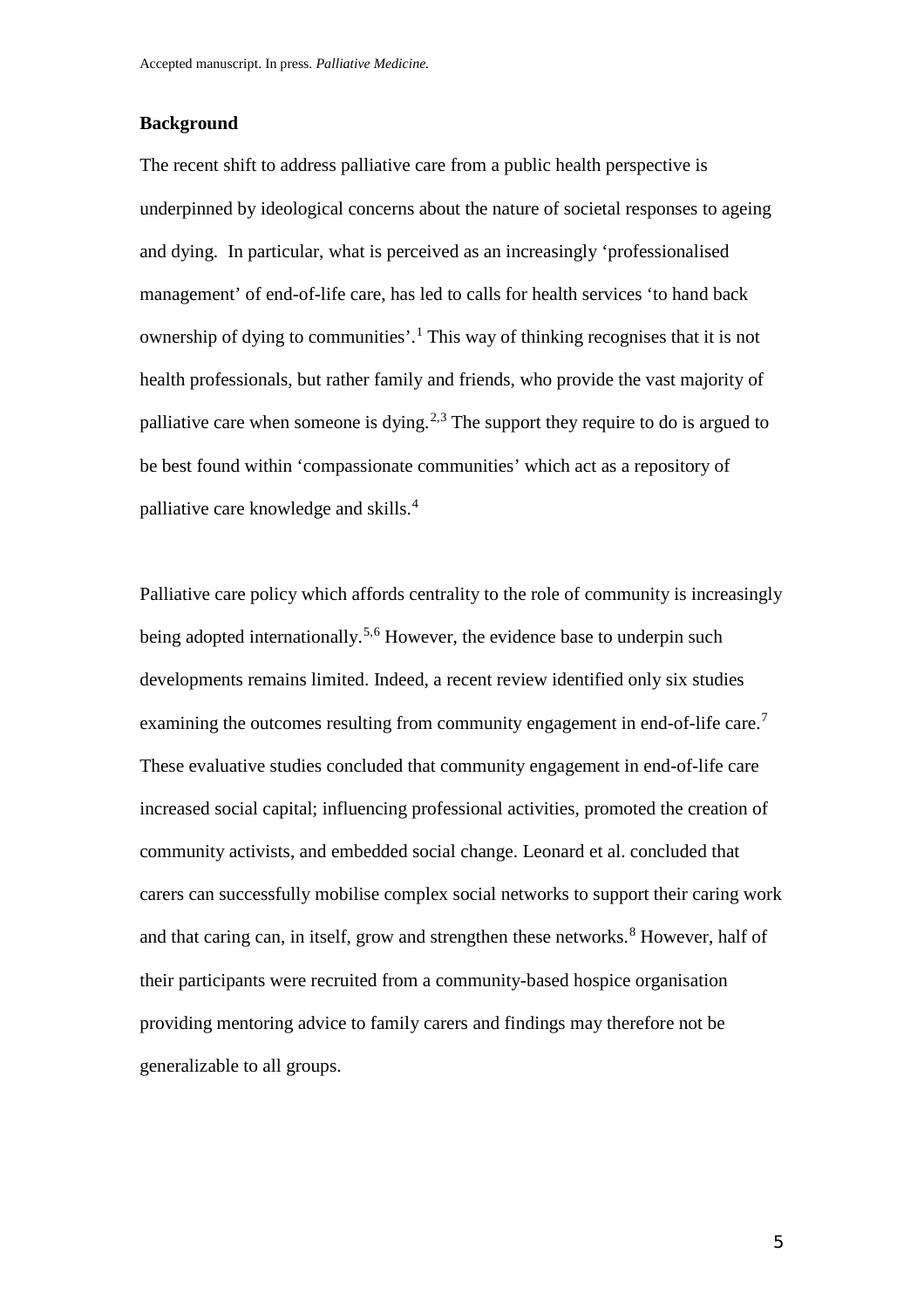Kellehear's 'Compassionate Cities Charter' recognises that 'diversity shapes the experience of ageing, dying, death, loss and care' which requires attention is paid to understanding the unique circumstances of different social groups.<sup>3</sup> It has already been established that older people, and those in advanced age in particular, have unique requirements for support and care at the end-of-life<sup>[9](#page-2-8)</sup> and are disadvantaged in access to specialist palliative care services, particularly if they have a life limiting condition other than cancer.<sup>9, [10](#page-2-9)</sup> However, research exploring how their needs can be better met using a public health approach remains limited, a key gap in current understanding given that demand for palliative care is increasingly concentrated within this age group.<sup>10</sup>

In this context we explored the role community played at the end-of-life for people dying in advanced age in Aotearoa, New Zealand.

#### **Study Design**

The study protocol explaining the genesis of the study and providing a detailed overview of the research design has previously been published.<sup>[11](#page-2-10)</sup> In brief, the research drew participants from a New Zealand based longitudinal study examining predictors of successful ageing: *Te Puāwaitanga O Ngā Tapuwae Kia Ora Tonu, Life and Living in Advanced Age: a Cohort Study in New Zealand (LiLACS NZ)*. [12](#page-2-11) LiLACS NZ participants constituted 421 Māori >80 years and 516 non-Māori >85 years originally recruited in 2010. Different age cut-offs were used due to the approximately seven year difference in life expectancy for Māori when compared with NZ Europeans. In Waves 3 and 4 of the study, participants were invited to nominate a family or whānau member to be interviewed about their end of life care after their death (whānau is a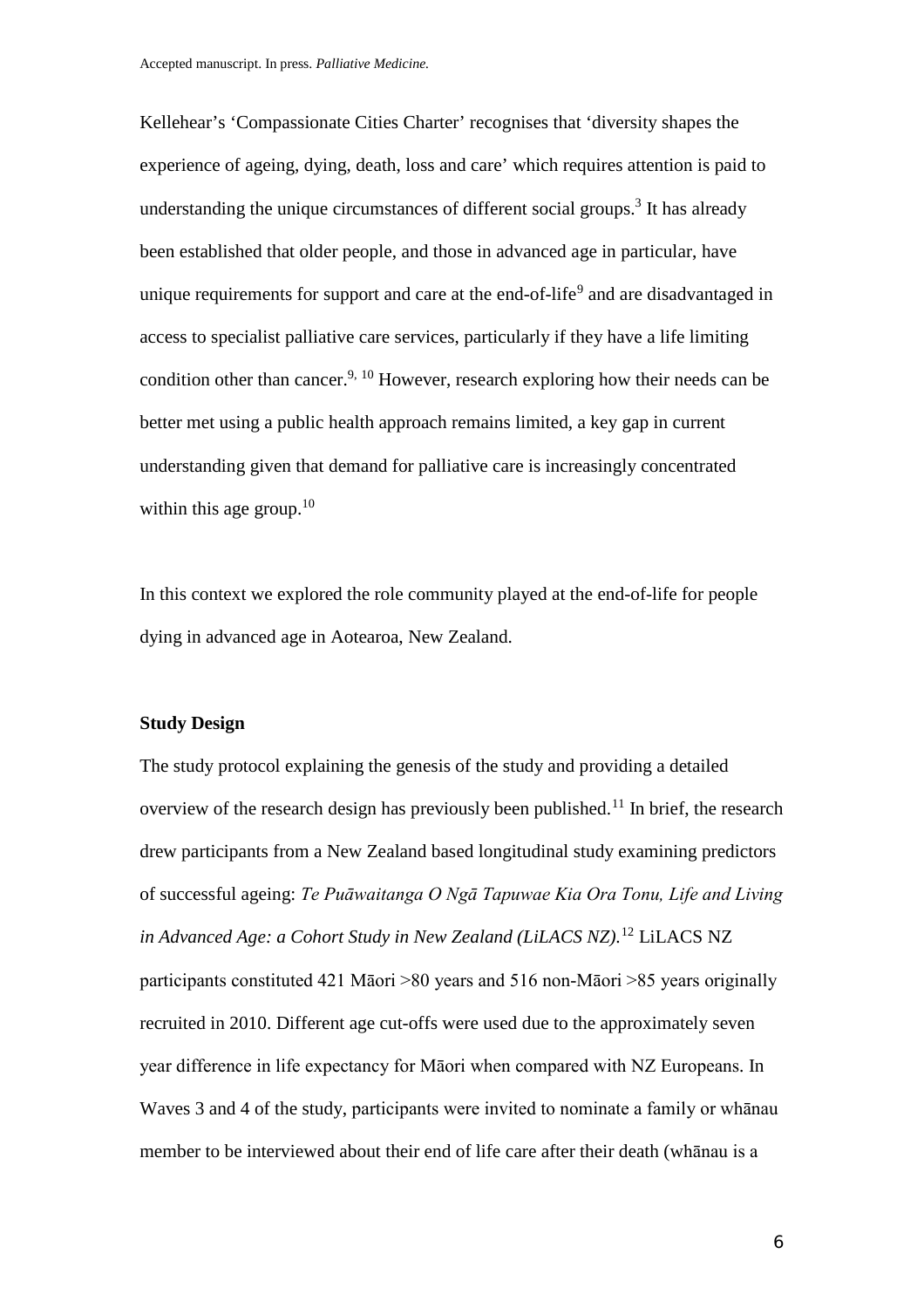Māori term encompassing extended family and friends who contribute a functionary role).<sup>[13](#page-2-12)</sup> The participants referred to in this paper therefore comprise those nominated individuals and additional family/whānau and friends they nominated to participate due to their extensive caring role. In total, 58 interviews were conducted for 52 older people. See Tables 1 and 2 for socio-demographic information.

#### **Data collection**

Face-to-face interviews were conducted with 58 participants between 2013 and 2015 in a place of their choosing – typically their home and lasted 1-2.5 hours. One interview was conducted by telephone and one using Facetime. An interview guide informed by relevant literature was developed to explore: the older person's life, with a focus upon their experience of advanced age, key aspects of the older person's end-of-life circumstances, and the participants' experiences of caring and bereavement. A structured questionnaire was used to gather more detailed information about the period immediately preceding death. Five interviewees chose only to complete the questionnaire because of time limitations; however, they still discussed the end of life period, including themes relevant to this paper. Research with Māori participants adhered to the principles of the Treaty of Waitangi - partnership, participation and protection. Te Ārai Kaumātua (respected elders) Advisory Group provided input into study design and analysis,<sup>[14](#page-2-13)</sup> and Māori community researchers facilitated fieldwork. Cultural protocols (mihimihi/formal introductions; karakia/prayer and sharing of kai/food) were adopted to promote an environment of safety.<sup>[15](#page-2-14)</sup> Three dissemination meetings were held with participants to ensure they could inform the final presentation of findings. [16](#page-2-15) Forty one participants also chose to receive a summary report constructed from their interview which served as a member-

7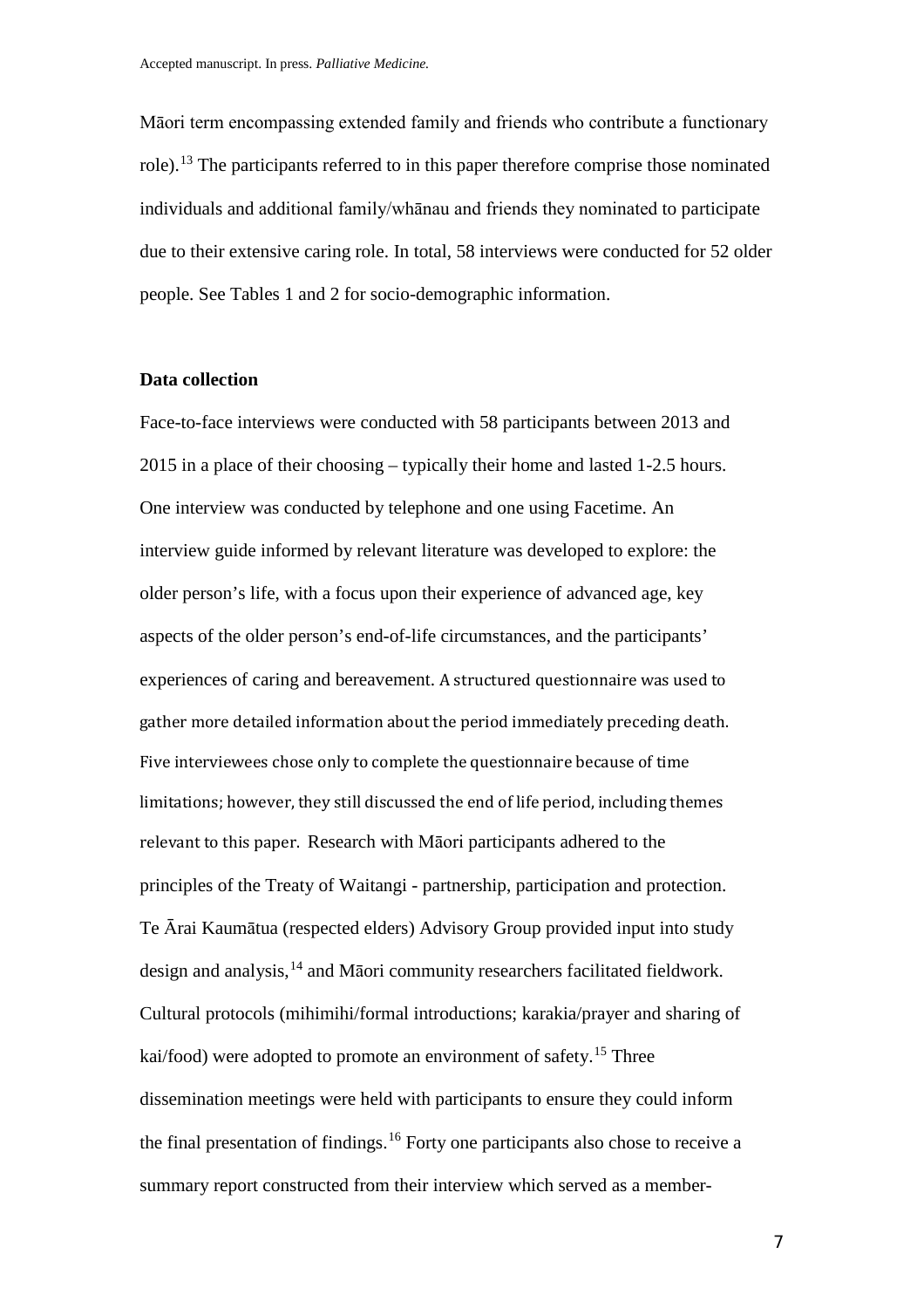checking device. Ethics approval for the study was obtained from the University of Auckland Human Participant Ethics Committee (UAHPEC 9686).

## **Data analysis**

Interviews were audio-recorded and transcribed verbatim. Analysis first involved line-by-line discussion and iterative development of coding categories in selected transcripts by all members of the disciplinarily-diverse research team during biweekly meetings over a six month period. N-Vivo 10 software was used for purposes of data management. This critical thematic analysis<sup>[17](#page-2-16)</sup> was informed by social constructionist, Kaupapa Māori and feminist frameworks and also drew on narrative methods, paying attention not just to what was said, but how it was said. [18](#page-2-17) Careful consideration was paid to the diversity of experience and 'silences' in the data, as well as divergent cases. The following techniques to promote data rigour were adopted: 1) prolonged engagement in the field; 2) peer review and debriefing; 3) negative case analysis; 4) clarifying researcher bias; 5) member checking; and 6) rich, thick description.

Analyses discussed here sought to identify three commonly differentiated forms of community: communities of place, of interest and of identity. We conceptualised community as: 'A group or network of persons who are connected (objectively) to each other by relatively durable social relations that extend beyond immediate genealogical ties and who mutually define that relationship (subjectively) as important to their social identity and social practice'.<sup>[19](#page-3-0)</sup> This way of conceptualising community is congruent with the central role afforded to relationships in Māori understandings of community. Māori define community in two inter-related ways: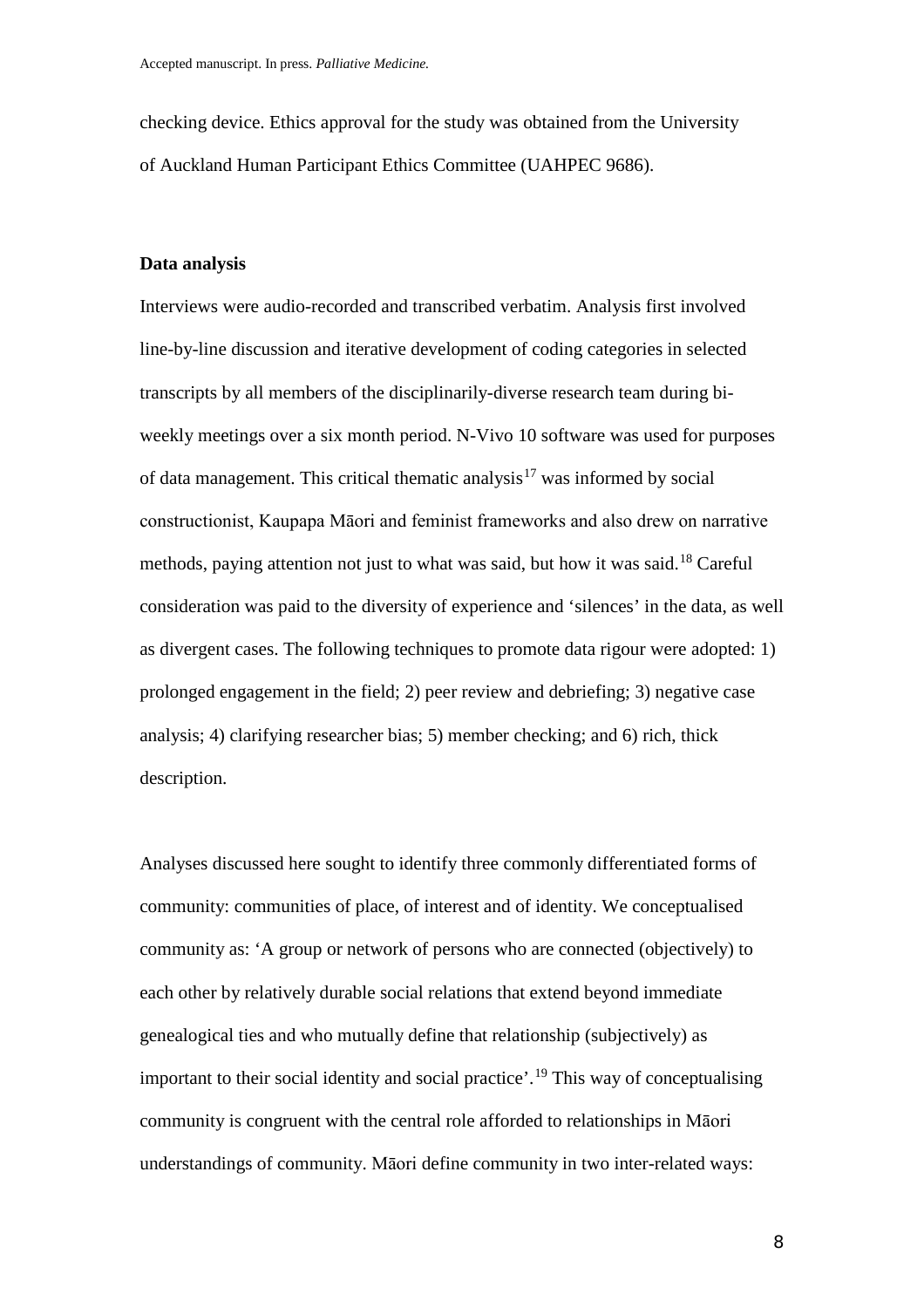hapori (section of kinship group) and hapori whānui (the public and wider community).<sup>[20](#page-3-1)</sup> We also drew upon Abel et al's Circles of Care model<sup>[21](#page-3-2)</sup> to inform both our analyses and recommendations. This model identifies the following 'circles' of support available to a person with a life limiting illness: inner network (close family members and friends who have direct contact with the patient), outer network (less close family members, friends and neighbours), community, service delivery, and policy.

### **Findings**

Participants described undertaking a very wide range of caring tasks; notably, these extended beyond physical caring tasks to include, for example, domestic care (such as shopping and cooking), emotional support, service navigation, 'accompanying' (for example, providing companionship), and financial management. They reported that the vast majority of these caring tasks were undertaken by immediate family/whānau (inner network) and, with a few notable exceptions, there was only limited involvement of either an 'outer network' (comprised of friends and neighbours), or wider community involvement during the end-of-life period. Indeed, by the time the older person had died, their social networks were much diminished and there was no evidence either of network 'activation' or the development of new networks prior to their death. Reasons for this related to barriers to community engagement in advanced age, and active withdrawal from community at end-of-life. Carers also reported little support themselves from either 'outer network' or other community members. A potential role for community members was identified by participants in terms of addressing social isolation amongst people of advanced age at end-of-life.

9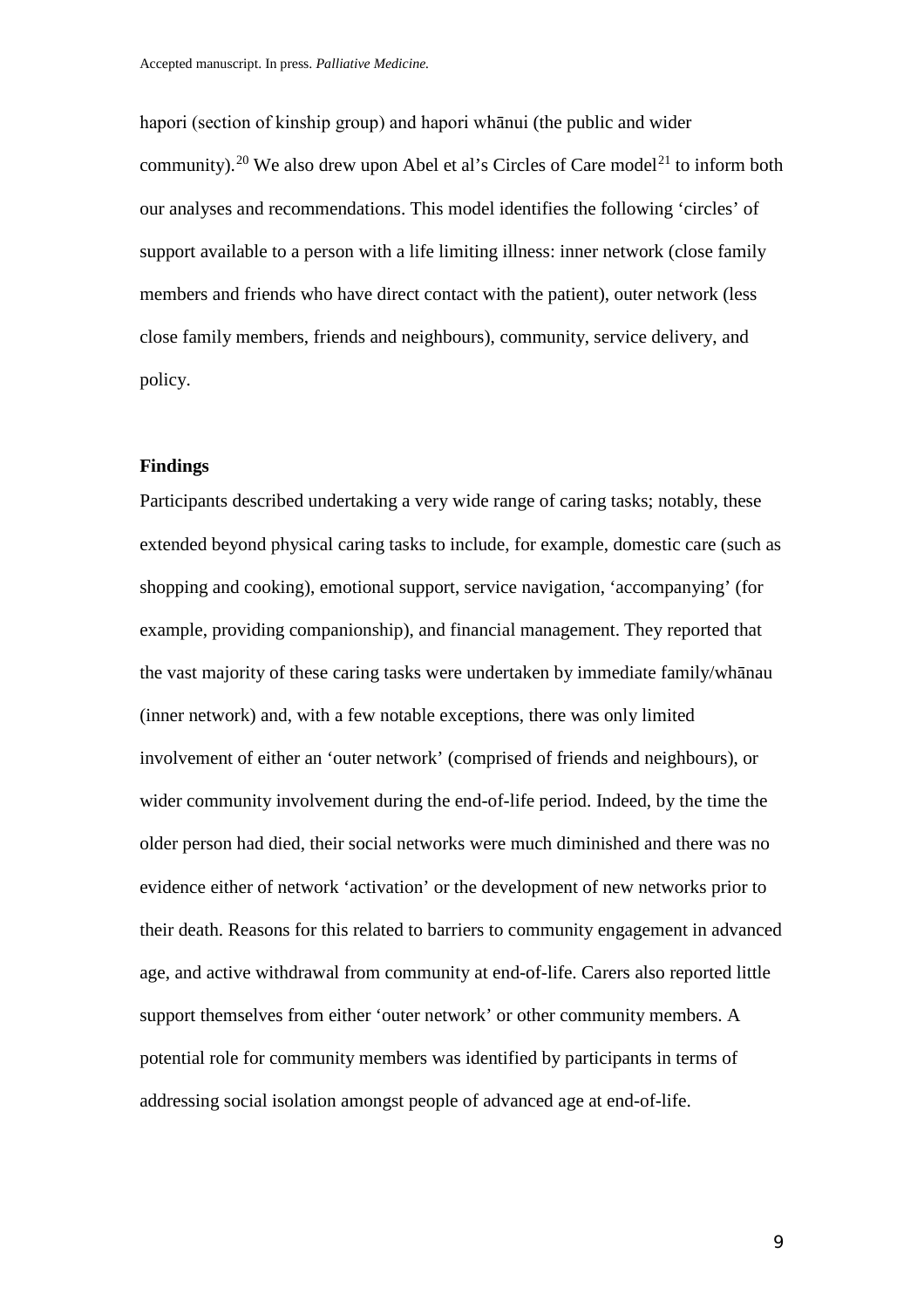### *Diminished social networks at time of death*

It was evident that there was variety in the extent to which the older people had been engaged in communities of place, interest and identity throughout their long lives. Some had been central figures in their communities, occupying leadership roles for various political, social and cultural groups. Others were described as 'not sociable' and throughout their lives had social networks that did not appear to extend beyond their immediate family or whānau group. Amongst all the older people participants were describing, social networks were much diminished in advanced age and, during the end of life period, were limited for most people. This was most poignantly described in accounts of funeral attendance, where the death of friends and peers meant attendance was low, or had led the older person to decide they did not want a funeral, as in this example of an older non-Māori woman:

Yes [Dad] died at 67 and he was very well known around town and it was a huge funeral, but as Mum got older her views changed. So many people have died, all of her friends and relatives. They'd either died or [were] too old to go to a funeral anyway, and why would you do that to all these old people. The need wasn't there.

#### *Barriers to community engagement in advanced age*

Several barriers to community engagement, which had resulted in diminished social networks at the time of death, were mentioned. *Communities of place* were disrupted by migration of the older person in later life, either for retirement, and/or to live closer to, or with, family and whānau. Access to transport was also very difficult for many, particularly in rural areas, as this grandson who had been caring for his Māori grandmother described:

P: She always wanted to go to church, yeah, Anglican. And yeah she really liked it, but not very often. I: She didn't get to go very often?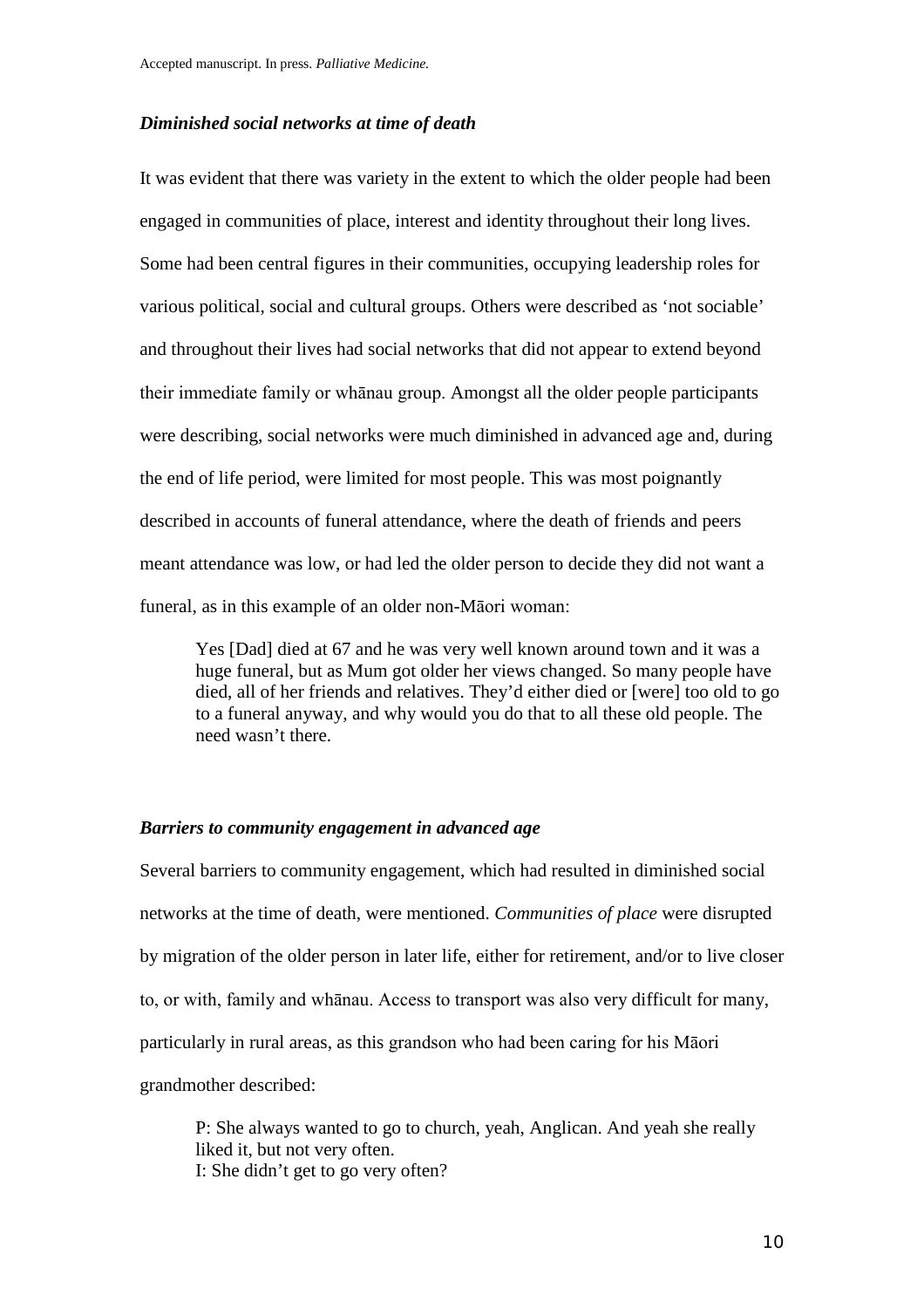P: No. I: Do you know why that was? P: Just transport, yeah. Because I only had a motorbike when I was staying there, I couldn't take her around, yeah.

Twenty six older people were living an aged residential care facility at the time of death and little evidence was provided that these older people were well integrated into wider place based communities whilst living in these settings. Experiences in retirement villages appeared more mixed. Some participants felt these facilities had enabled existing social connections to be maintained, particularly when facilities were geographically in the same area as the older person had previously lived, as this non-Māori daughter recounted:

[My mother had a steady stream of visitors]… from the village, from the church, from the Catholic Women's League which she belonged to. She had a brother and sister-in-law living over there just over the next street. They would pop in and their children would pop in, her ex-daughter in law would pop in. She did have a lot of visitors and a lot of friends. Because she was a very social woman, relatives would drop in or stay, visit or whatever.

However, participants also provided accounts where they felt there was little evidence of social interaction within the facility, which interestingly ran counter to their expectations of what a 'village' would provide in terms of social support:

She was very lonely there although it was a village, when I say village she had like independent little units and the units were all lined up but they didn't tend to go and visit each other.

Engagement with *communities of interest* was also reported to wane for most as people reached advanced age, typically as a result of deteriorating health, mobility and the onset of sensory impairment such as hearing and vision loss. As one daughter remarked in relation to her non-Māori mother:

P: The social group there, the craft group there, she played cards on a Tuesday night, all of that stopped. I: So she more or less became? P: Housebound.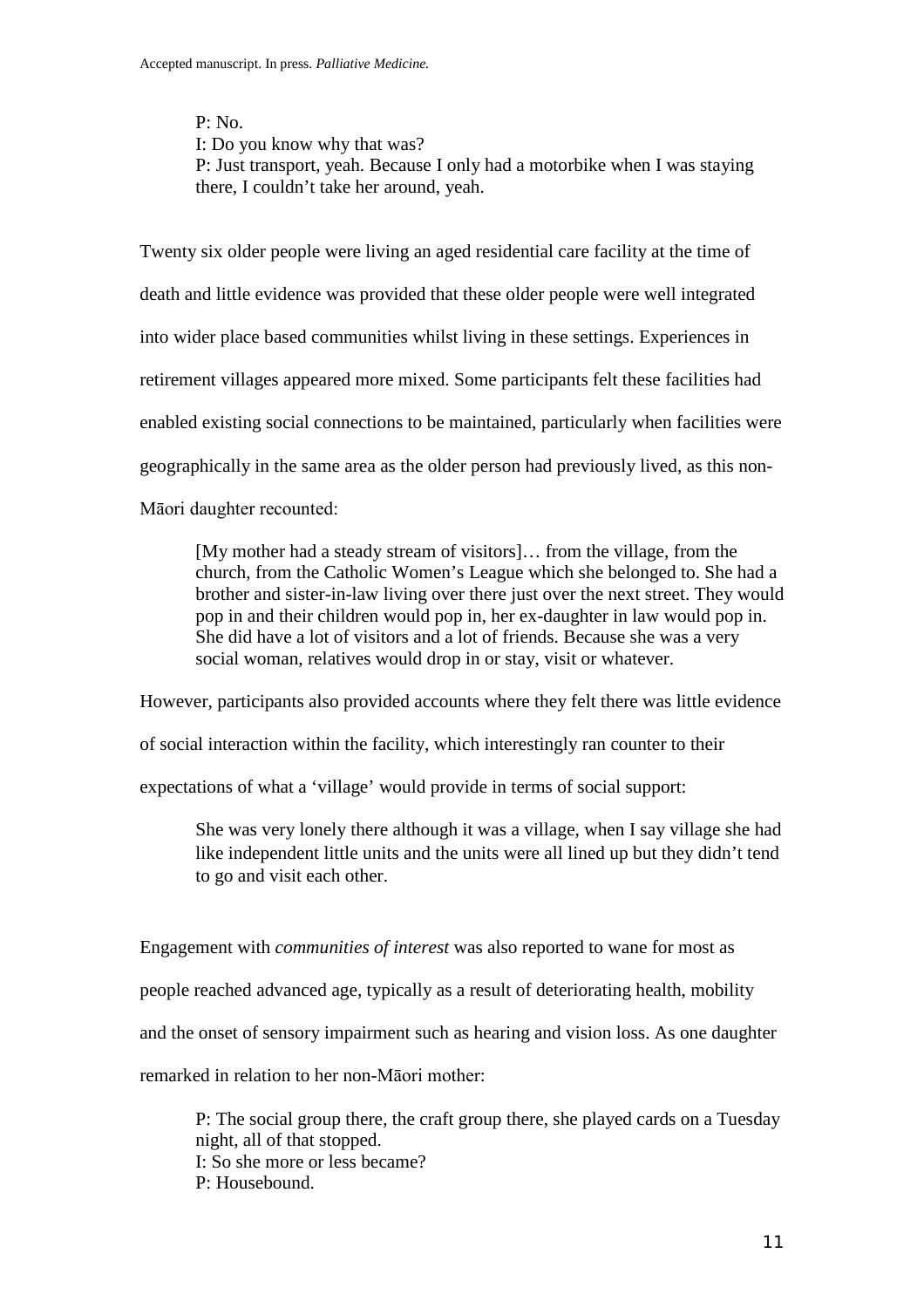Ill-health disrupted all types of community engagement; this was especially marked for participants with dementia who were typically lacking in social networks at the time of death and rarely engaging with people beyond family/whānau and professional carers. An interesting exception was provided in an example of a kuia (older Māori woman) who was included in tribal meetings despite her dementia as she was considered an integral part of the community as her son recounted:

I: Any church or religious leaders or tohunga [involved?]…

P: Yeah, well there were the local kaumātua, if you like.

I: And they would visit her at home?

P: Yes, oh regularly and they would also transport her to any of the significant sort of events at the marae constantly.

I: Oh how lovely.

P: Yeah and then return her. It was, yeah it was almost pre-empted or planned, because it is a standard ritual, if you like, as to what protocols to follow, how they shall be followed. So it's, they're very professional at it.

This provided a good example of how *communities of identity* could facilitate support for the older person. This was most evident in the accounts of Māori participants who identified strong whanau and tribal connections'. Engagement with Māori networks was seen to facilitate access to both direct, and more indirect, resources. However, being Māori did not necessarily guarantee a well resourced hapori or hapori whānui and, in some cases, much of the end-of-life care was carried out by a spouse or one or two whānau members.

## *Active withdrawal from community in advanced age and at end-of-life*

Many of the older people were described as playing an active role in determining their own engagement with the wider community or, in many cases, disengagement. An active withdrawal from people outside of the immediate family/whānau in the period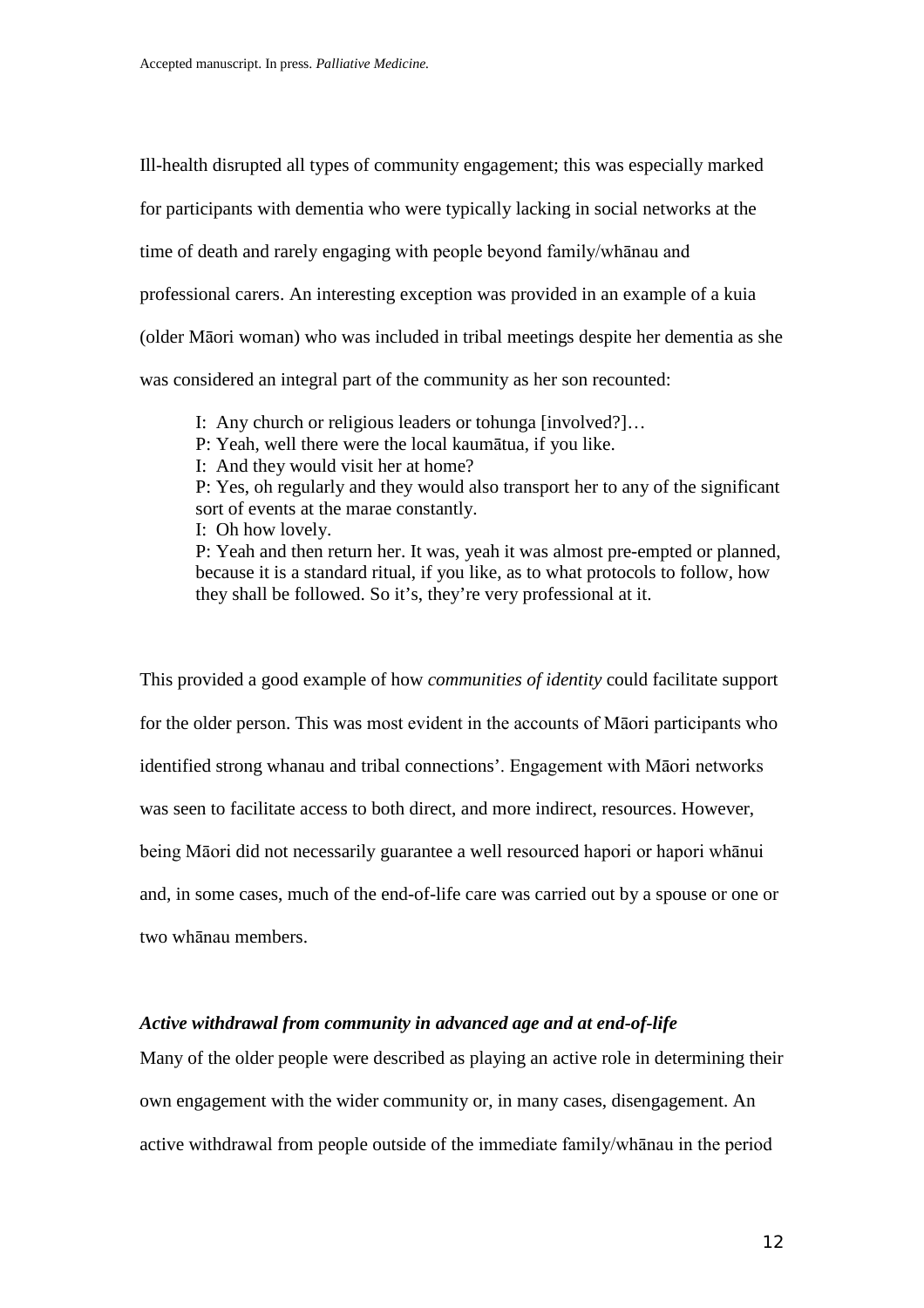preceding death was frequently reported. As one daughter recounted, her non-Māori mother 'wasn't allowing people near her' towards the end of her life '…there was just me'. Reasons given for this included the older person preferring care and support to be provided by whānau and family, as well as concerns, and possible shame, about physical decline, as in the following account – 'he didn't want to see anybody…he said 'I don't want visitors - I don't want them seeing me like this'.

A general reluctance to seek, and accept, help was also noted due to concerns about being a 'burden', and an inability to reciprocate. When asked if anything more could have been done to support her non-Māori mother in her last months of life, her daughter said:

Well it's really hard to say because she's also the type of person that didn't like to bother anyone. You knew there was a need; she had a need there, but she wouldn't tell you what it was because she didn't like you to run around after her, she doesn't like to bother nobody. …She had the odd person who would ring her and talk to her [but] she didn't go out anywhere after Dad died. I offered to take her to cards and I did a couple of times and people from the card club; she goes up to the RSA which is only 200 metres away. People offered to drop her off or whatever else, but she really didn't like to be owing to people. 'That's fine, I'm quite happy to stay home'.

For Māori participants reciprocity assumed particular importance given the centrality of manaakitanga (the act of shared hospitality, generosity and care) in the formation and maintenance of healthy relationships. Providing kai (food) is an integral part of manaakitanga. Not being able to provide this form of cultural care is apt to cause whakamā (sense of embarrassment or shame). In this example, a daughter discusses how visitors invoked their manaakitanga when her Māori mother could not afford to:

Sometimes it was really hard that Mum had no money at all … that the people would come down and she wanted to be able to [manaaki them]… and in the end they'd buy the fish and chips and pay for everything whereas she would like to pay her way. That was very difficult.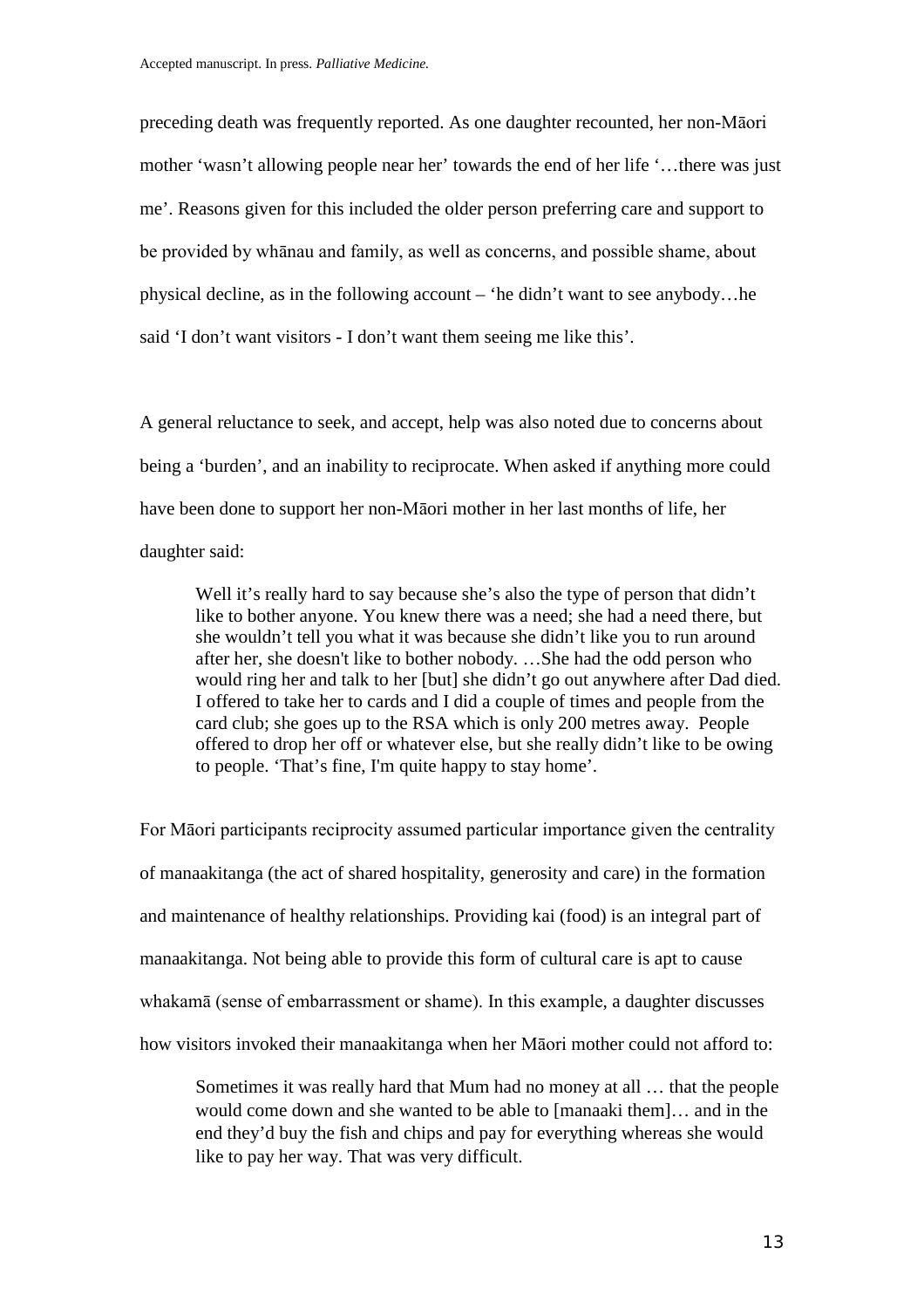### *Input from community at end-of-life*

Overall, input from non-whānau and family community members into the provision of care and support at the end-of-life was described as limited. Community-based support groups such as the Alzheimer's Society were mentioned in a minority of cases, however these were seen as information providers earlier in an illness trajectory, rather than active supports during the end-of-life period. Neighbours were identified as helpful in terms of 'keeping an eye' on the older person by a small number of participants:

The neighbours were all good and if I was worried I would ring the neighbours and they'd say no, he's out in the garden or we can see him from here, he's up a ladder or on the roof, or something.

However, the movement of the older person in later life and resident changes in a neighbourhood meant this degree of connection with neighbours was not always evident. As one wife who had cared for her non-Māori husband noted:

It's not like it used to be, when we first came here you'd have neighbours around here all the time, but there's only about three families still on this road who were here when we came, this guy down the road, he's over 90.

Support from churches was mentioned as important only in very few cases; this typically constituted religious leaders visiting the older person in the period immediately preceding their death. In one notable exception the support provided was very extensive due to the Māori older person's estrangement from their wider whānau. The (non-Māori) pastor was the main carer and organised rotas of volunteers from the church to provide meals, company, and other supports needed. He discussed this support as follows:

When you receive the Holy Spirit you are adopted into God's family, and so therefore we are truly and I don't use the term loosely but truly brothers and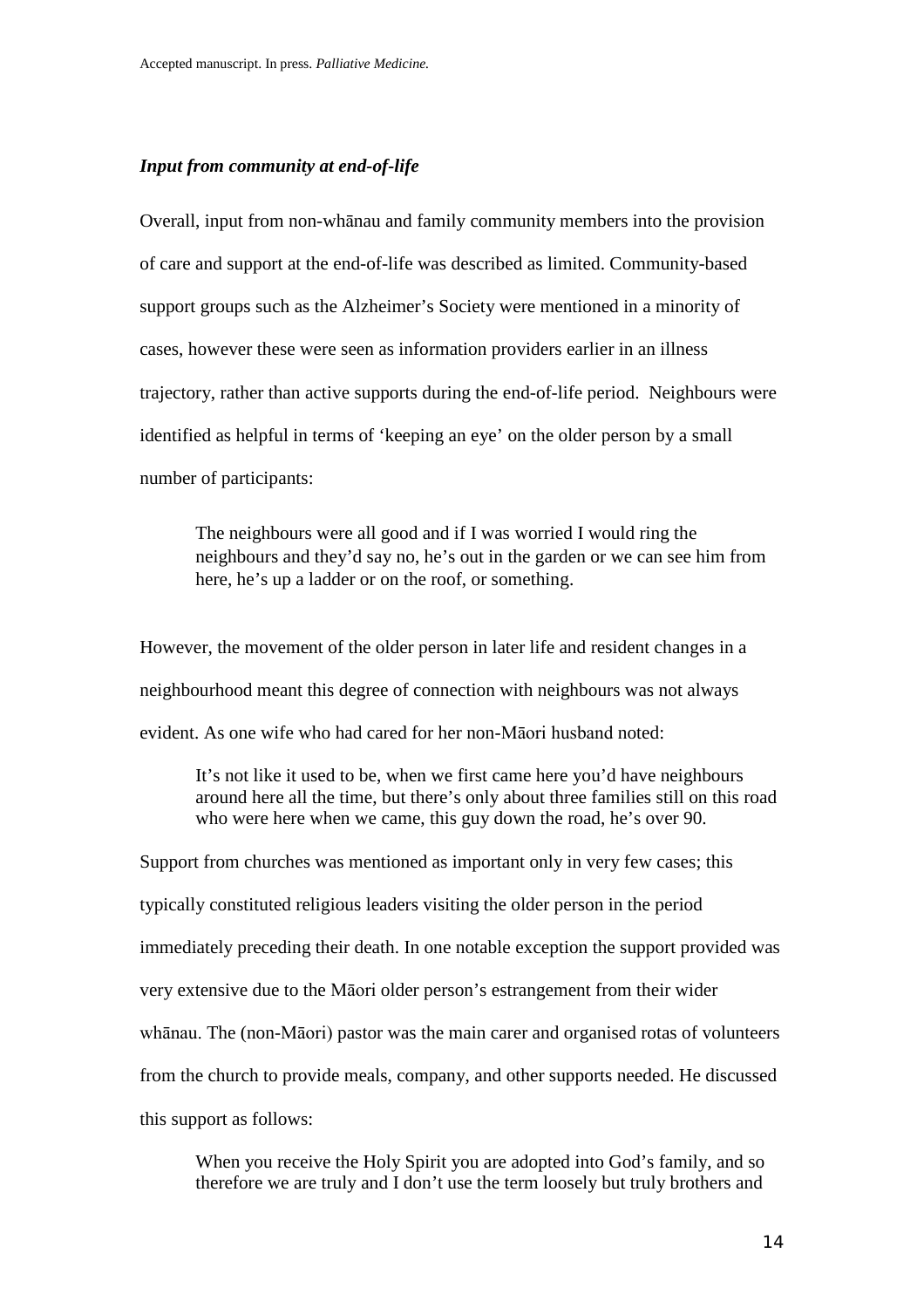sisters because we've all been adopted into the same family…. and my belief is that if somebody in the family needs something, well then the family provide that.

Finally, whilst caring has been identified in research with younger people as extending social networks<sup>21</sup> there as little evidence that this had been the case amongst our participants. Indeed, several felt that the opposite had occurred, namely that caring had had a negative impact upon their networks. As one non-Māori daughter caring for her non-Māori mother noted: 'We've cut ourselves off from a lot of friends and social activities because of Mum'.

## *Potential role for community members*

When asked to reflect on what additional community supports would have been helpful, several participants discussed the potential role for community members to spend time with older people, either as a mechanism to alleviate loneliness and/or as a means of enabling family/whānau caregivers to undertake vital tasks such as shopping. As one wife caring for her non-Māori husband reported:

Various local people said, you know, "We'll come in and sit with him, for an hour," but, it didn't sort of work out - people are busy in the middle of the day.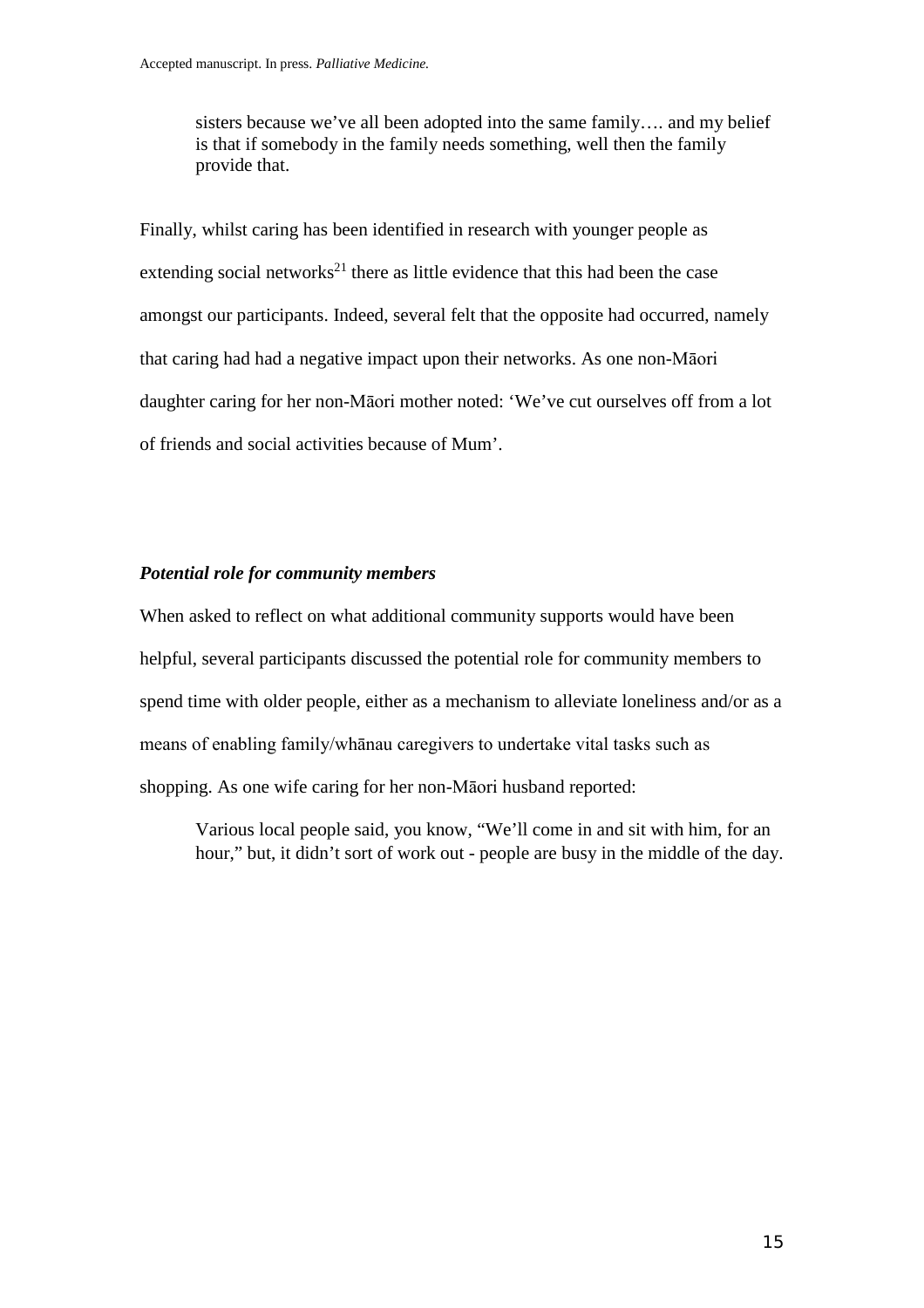#### **Discussion**

This study provides unique new insights regarding the role of community for people dying in advanced age and their family and whānau. In contrast to previous studies,<sup>[22](#page-3-3)</sup> we found limited evidence of end-of-life care or support provided by communities of place, interest or identity – where community is defined as relationships that extend beyond genealogical ties.<sup>19</sup> This is unsurprising given that many of the sources of community support identified in previous work – for example workplace and schoolbased networks – are not available to most people of advanced age. Whilst for some people already existent strong networks could be drawn on in advanced age, there was no evidence of new networks being established to draw on, either by the older person, or by the family and whanau carers and, indeed, significant barriers to network development were identified.

Our findings support previous research demonstrating that people in advanced age are often not integrated into the geographical communities in which they live, particularly if living in institutional settings,  $2^{3,24}$  $2^{3,24}$  $2^{3,24}$  and can become alienated from communities of interest due to ill-health and the onset of ill-health and disability. [25](#page-3-6) We also heard accounts of older people actively resisting community support, with reasons related to shame about bodily decline, concerns about being a burden, an inability to reciprocate, and difficulties maintaining engagement in the face of deteriorating health (most notably dementia). Whilst these issues have been reported in previous gerontological research,<sup>[26](#page-3-7)</sup> they have not been considered in relation to later life community engagement within a palliative care context. However, they provide important context as to why people dying in advanced age may have unique needs in terms of support required to enhance social networks when adopting a public health

16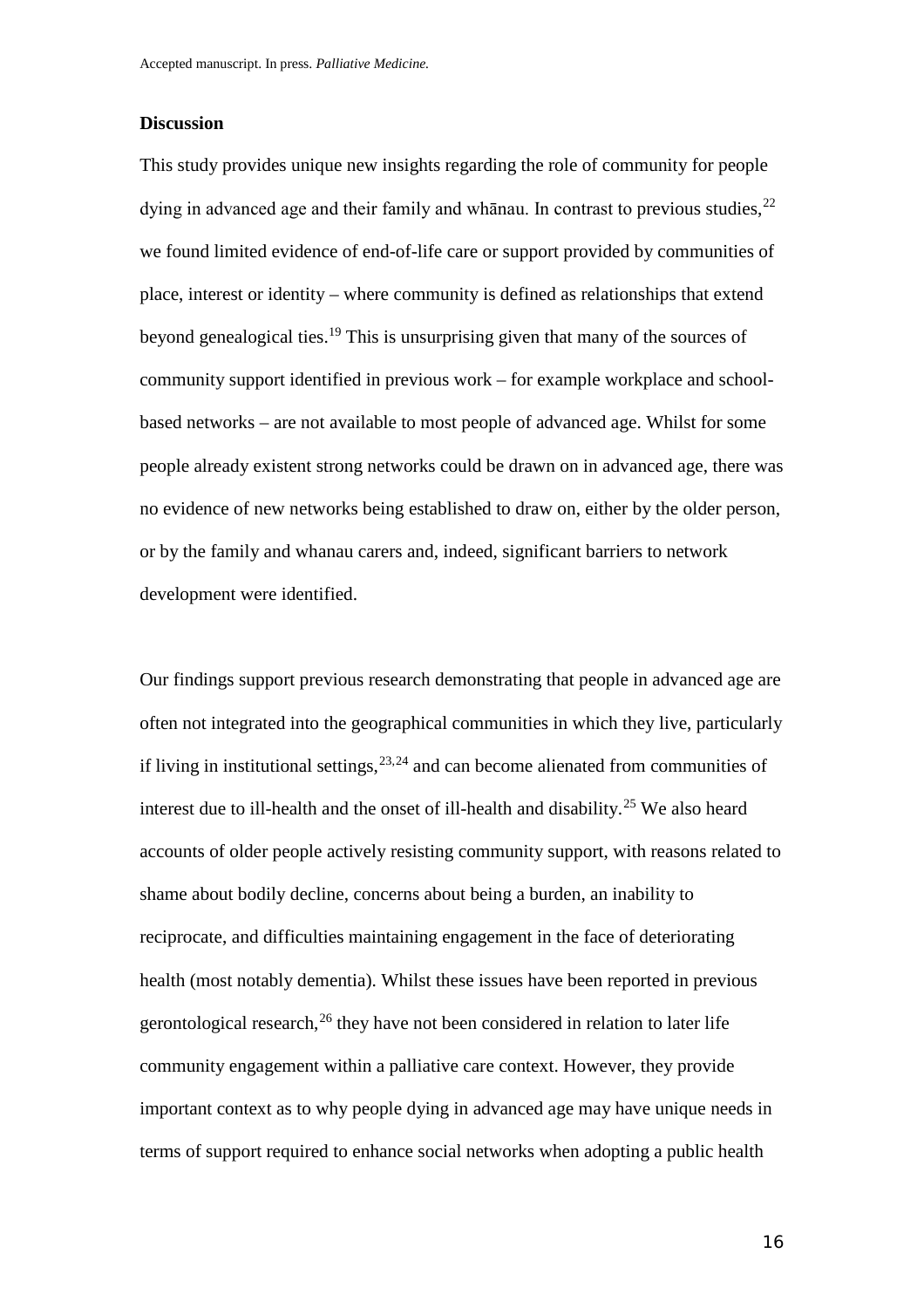approach to improving palliative care. Indeed, Horsfall et al concluded that the person at end of life had to 'do the work' to enhance such networks, noting that it was most successful when 'the dying person took control and did the work of keeping the social connections alive'.22 The issues we identify above make it clear why those in advanced age may often not be well positioned to 'take control' in this way.

Our study provides strong support for public health approaches to palliative care which advocate building social networks around people who are dying and their family carers.<sup>21, 22</sup>. However, it indicates that strategies to do so must be flexible enough to be responsive to the unique circumstances of people dying in advanced age. For example, our findings indicate that this group may be resistant to 'outer network' and community support for reasons described above. Furthermore, providing such supports to family and whanau carers is complicated by the fact that many are not geographically co-located and therefore not aware of potential community resources. Indeed, our findings are consistent with previous research in demonstrating that caring can be an isolating experience, $27$  leading to disengagement from the carer's own 'outer network' and community. Again, this indicates the potential value of new public health approaches to palliative care.

Overall it is apparent that further integration between research, practice and policy related to ageing well, and to palliative care would be helpful in reflecting upon how these approaches can best address the needs of the rapidly growing numbers of people dying in advanced age. For example, there have been calls for further theorisation around key concepts, including 'community' and 'social capital'.<sup>[28](#page-3-9)</sup> and such work could helpfully draw upon previous gerontology research. For example, ,

17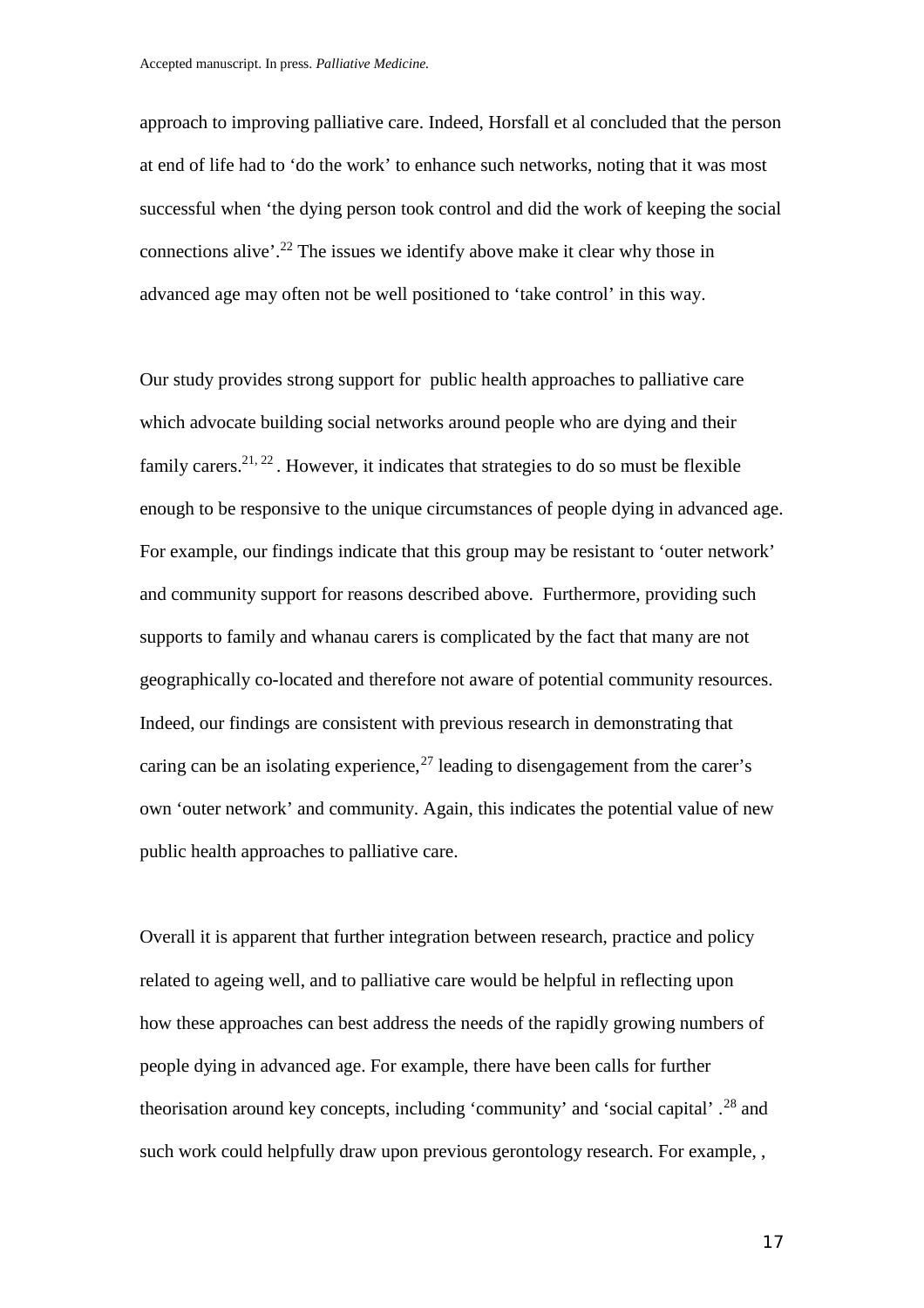research has shown that when definitions of social networks and community are broadened to include physical, imaginative, social and symbolic connections *across time*, the connections for people in advanced age can actually expand, rather than contract. [29](#page-3-10) This would be something worth exploring in a policy context to help strengthen ways of promoting support systems for people in advanced age.

### **Strengths and limitations**

We interviewed family members identified by the older person themselves as most critical to their care prior to death. However, for obvious reasons, the older person themselves could not be interviewed. Future research would helpfully explore the attitudes of people of advanced age towards community support within an end-of-life context and explore their perspectives on how social networks could be strengthened at end-of-life.

### **Conclusion**

Community is a 'potent symbol and aspiration' which, in the absence of adequate evidence, risks being viewed as a universal panacea.<sup>8</sup> This study highlights the need to address diversity in access to community resource and, in particular, for community based support for people with palliative care needs to be tailored to the unique needs of people dying in advanced age.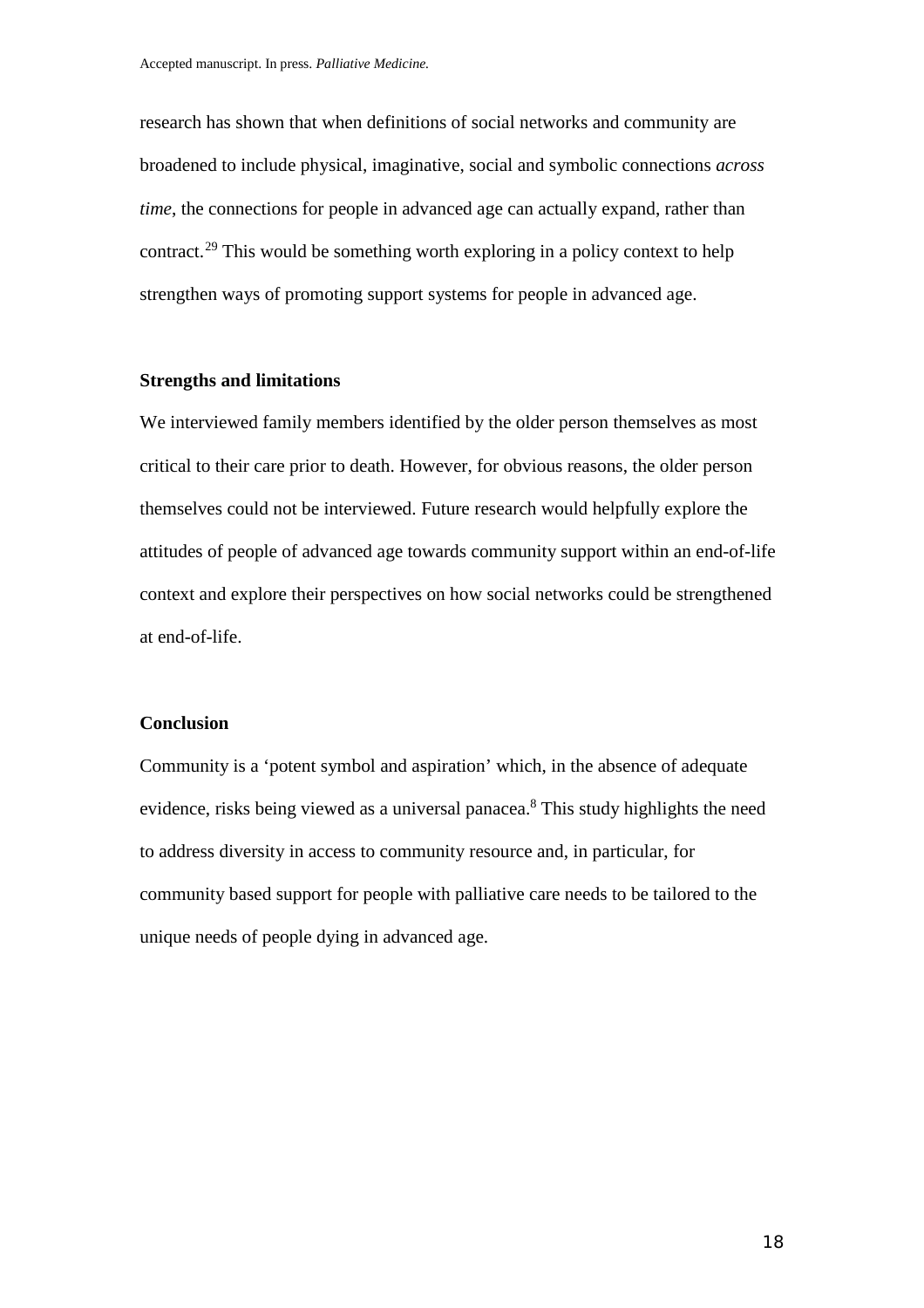#### **Acknowledgements:**

We would like to thank all our study participants who so generously shared their stories and the older participants of the LiLACs study who agreed for their family members to be interviewed after their death. Ethics approval was granted by The University of Auckland Human Participants Ethics Committee on 17 June 2013 (UAHPEC: 9686).

#### **Funding Acknowledgement**

This work was supported by the Health Research Council (HRC) New Zealand, as part of Te Pākeketanga (HRC 13/293).

#### **Declaration of Conflicting Interests**

The Authors declare that there is no conflict of interest.

#### **Data access**

Any reasonable requests to review the datasets from this study would need to be reviewed and approved by the LiLACs NZ Te Rōpū Kaitiaki o Ngā Tikanga Māori and Te Ārai Palliative Care and End of Life Māori advisory group, as well as the research participants themselves. This is in accordance with New Zealand's Treaty of Waitangi under which Māori assert their cultural and intellectual property (IP) rights to the protection of taonga (resources/treasure), which includes research data.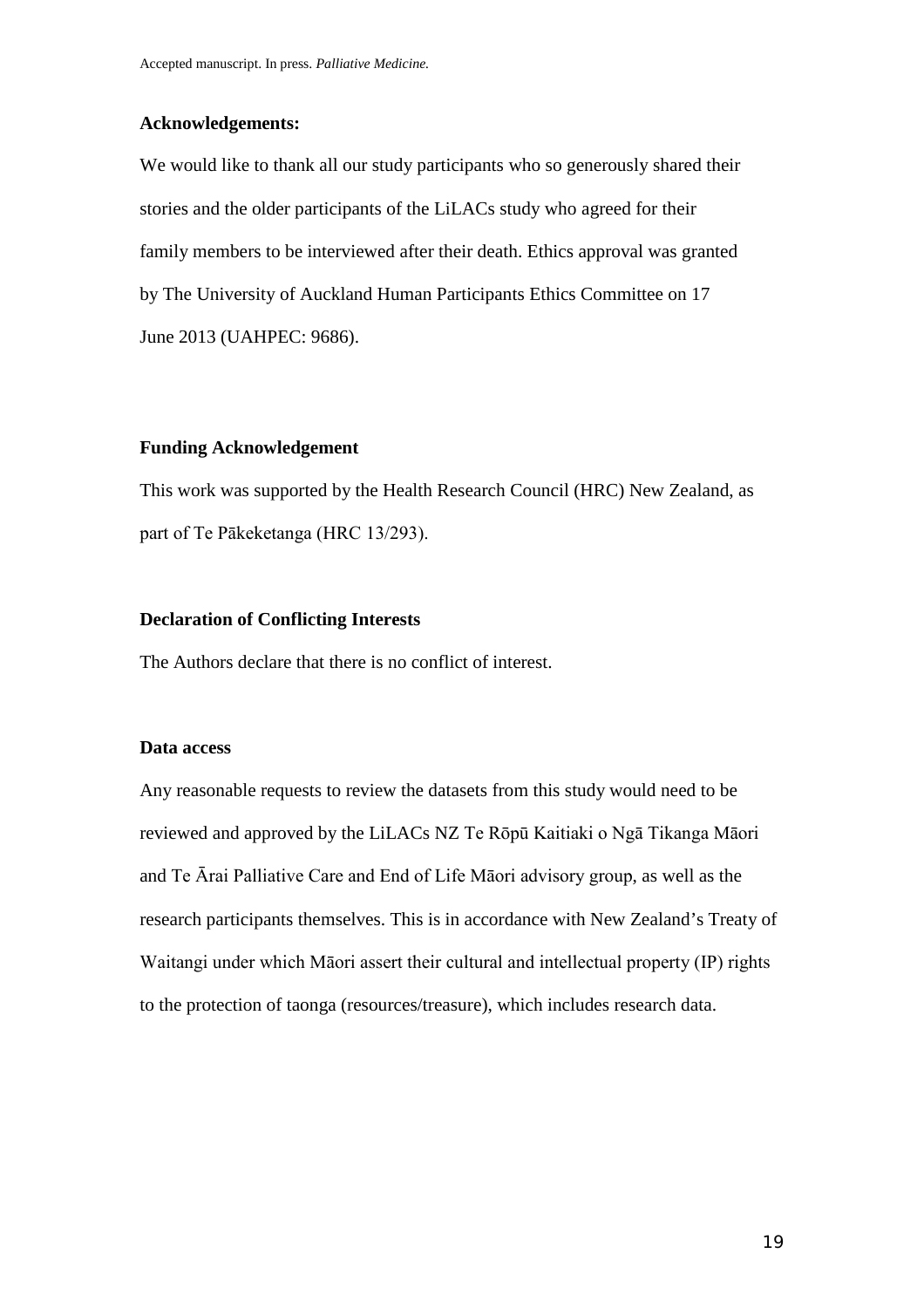# **References**

<sup>3</sup> Kellehear A. The compassionate cities charter,

[http://www.newhealthfoundation.org/web/wp-content/uploads/2016/05/CCCharter.-](http://www.newhealthfoundation.org/web/wp-content/uploads/2016/05/CCCharter.-Allan-Kellehear.pdf) [Allan-Kellehear.pdf](http://www.newhealthfoundation.org/web/wp-content/uploads/2016/05/CCCharter.-Allan-Kellehear.pdf) (2016, accessed 24 January 2017).

<sup>4</sup> Kellehear A. Health-promoting palliative care: Developing a social model for practice. *Mortality* 1999; 4,1: 75–82, DOI: 10.1080/713685967.

 $\frac{3}{5}$  NHS England, NHS England's actions for end of life care, 2014–16, <https://www.england.nhs.uk/wp-content/uploads/2014/11/actions-eolc.pdf> (2014, accessed 24 January 2017).

<sup>6</sup> Australian Department of Health, National Palliative Care Strategy 2010, [http://www.health.gov.au/internet/publications/publishing.nsf/Content/ageing-npcs-](http://www.health.gov.au/internet/publications/publishing.nsf/Content/ageing-npcs-2010-toc)[2010-toc](http://www.health.gov.au/internet/publications/publishing.nsf/Content/ageing-npcs-2010-toc) (2010, accessed 24 January 2017).

<sup>7</sup> Sallnow L, Richardson H, Murray SA, et al. The impact of a new public health approach to end-of-life care: A systematic review. *Palliative Medicine* 2016; 30, 3: 200–211, DOI: 0.1177/0269216315599869, p.200.

<sup>8</sup> Leonard R, Horsfall D, Noonan K. Identifying changes in the support networks of end-of-life carers using social network analysis. *BMJ Supportive Palliative Care* 2015; 5, 2: 153–159.

<sup>9</sup> Gott M and Ingleton C (eds.) *Living with ageing and dying: Palliative and end-oflife care for older people*. Oxford: Oxford University Press, 2011.

<sup>10</sup> Gomes B, Cophen J, Deliens L, Higginson I. International trends in circumstances of death and dying amongst older people. In: Gott M, Ingleton C (eds) *Living with Ageing and Dying.* Oxford: Oxford University Press, 2011, pp.3–18.

 $11$  Gott M, Moeke-Maxwell T, Williams L, et al. Te Pākeketanga: living and dying in advanced age: a study protocol. *BMC Palliative Care* 2015; 14: 74.

 $12$  Hayman KJ, Kerse N, Dyall L, et al. Life and living in advanced age: A cohort study in New Zealand - Te puāwaitanga o nga tapuwae kia ora tonu, LiLACS NZ: Study protocol. *BMC Geriatrics* 2012; 12, 33 DOI:10.1186/1471-2318-12-33.

<sup>13</sup> Superu. *Families and whānau status report 2015*. Wellington: Social Policy Evaluation and Research Unit (Superu), 2015.

<sup>14</sup> Gott M, Moeke-Maxwell T, Morgan T, et al. Working bi-culturally within a palliative care research context: the development of the Te Ārai Palliative Care and End-of-life Research Group. *Mortality. Promoting the interdisciplinary study of death of dying* 2016. DOI: 10.1080/13576275.2016.1216955.

<sup>15</sup> Hudson M, Milne M, Reynolds P, et al. *Te ara tika guidelines for Māori research ethics: A framework for researchers and ethics committee members*. Wellington: Health Research Council, 2010.

<sup>16</sup> Smith LT. *Decolonizing methodologies: research and indigenous peoples*. London: Zed Books, 1999.

<sup>17</sup> Braun V, and Clarke, V. Using thematic analysis in psychology. *Qualitative Research in Psychology* 2006; 3, 2: 77-101.

<sup>18</sup> Wiles JL, Rosenberg, MW, and Kearns RA. Narrative analysis as a strategy for understanding interview talk in geographic research. *Area* 2005; 37, 1: 89–99. DOI:

ł <sup>1</sup> Rumbold B. Health promoting palliative care and dying in old age. In: Gott M and Ingleton C (eds.) *Living with ageing and dying: Palliative and end-of-life care for older people*. Oxford: Oxford University Press, 2011, pp. (75-89).

<sup>2</sup> Kellehear A. *Compassionate Cities: Public health and end-of-life care*. New York: Routledge, 2005.